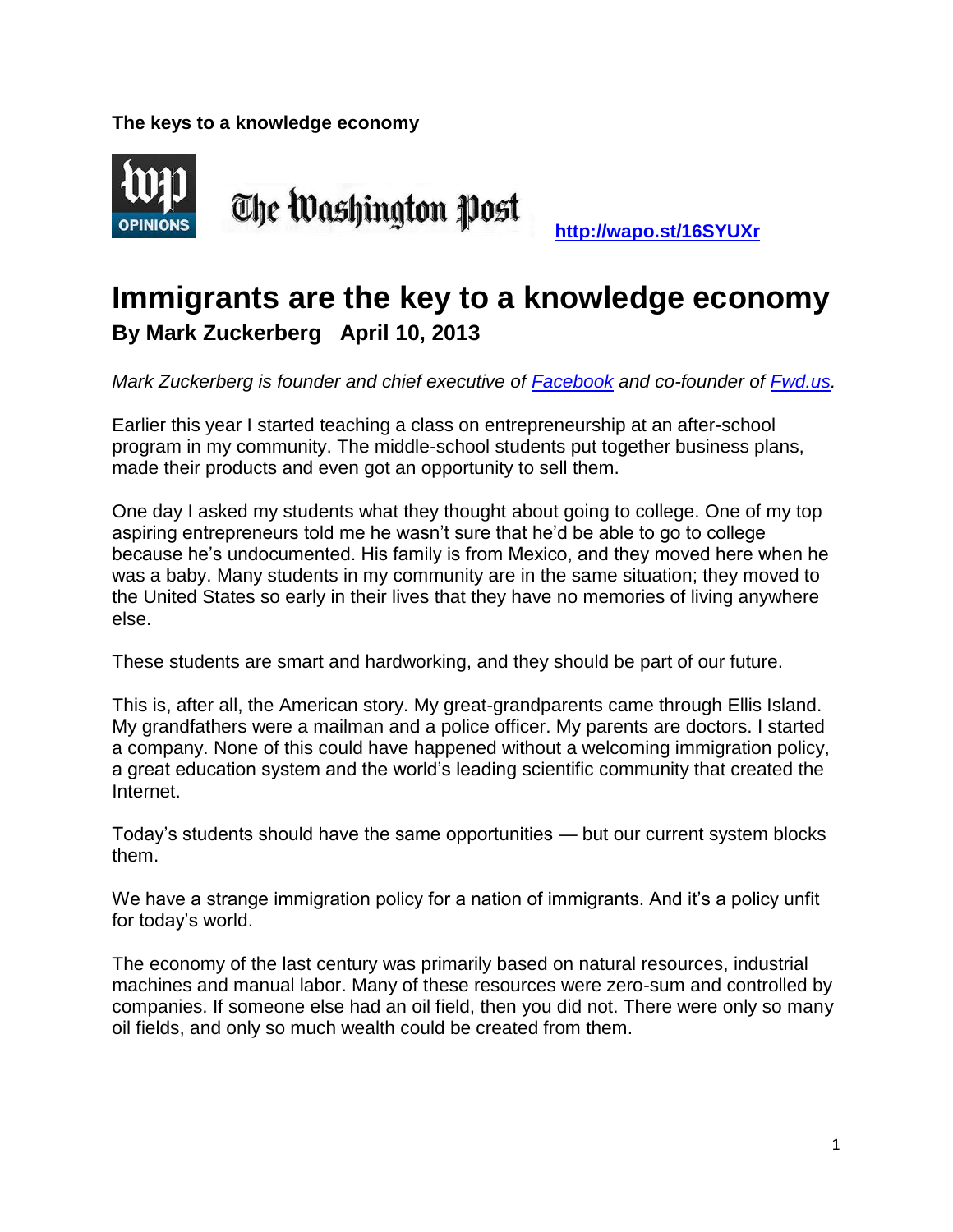Today's economy is very different. It is based primarily on knowledge and ideas resources that are renewable and available to everyone. Unlike oil fields, someone else knowing something doesn't prevent you from knowing it, too. In fact, the more people who know something, the better educated and trained we all are, the more productive we become, and the better off everyone in our nation can be.

This can change everything. In a knowledge economy, the most important resources are the talented people we educate and attract to our country. A knowledge economy can scale further, create better jobs and provide a higher quality of living for everyone in our nation.

To lead the world in this new economy, we need the most talented and hardest-working people. We need to train and attract the best. We need those middle-school students to be tomorrow's leaders.

Given all this, why do we kick out the more than 40 percent of math and science graduate students who are not U.S. citizens after educating them? Why do we offer so few H-1B visas for talented specialists that the supply runs out within days of becoming available each year, even though we know each of these jobs will create two or three more American jobs in return? Why don't we let entrepreneurs move here when they have what it takes to start companies that will create even more jobs?

We need a new approach, including:

●Comprehensive immigration reform that begins with effective border security, allows a path to citizenship and lets us attract the most talented and hardest-working people, no matter where they were born.

●Higher standards and accountability in schools, support for good teachers and a much greater focus on learning about science, technology, engineering and math.

●Investment in breakthrough discoveries in scientific research and assurance that the benefits of the inventions belong to the public and not just to the few.

Changes like these won't happen on their own.

That's why I am proud to announce FWD.us, a new organization founded by leaders of our nation's technology community to focus on these issues and advocate a bipartisan policy agenda to build the knowledge economy the United States needs to ensure more jobs, innovation and investment.

These leaders, who reflect the breadth and depth of Silicon Valley's entrepreneurial culture, include Reid Hoffman, Eric Schmidt, Marissa Mayer, Drew Houston, Ron Conway, Chamath Palihapitiya, Joe Green, Jim Breyer, Matt Cohler, John Doerr, Paul Graham, Mary Meeker, Max Levchin, Aditya Agarwal and Ruchi Sanghvi.